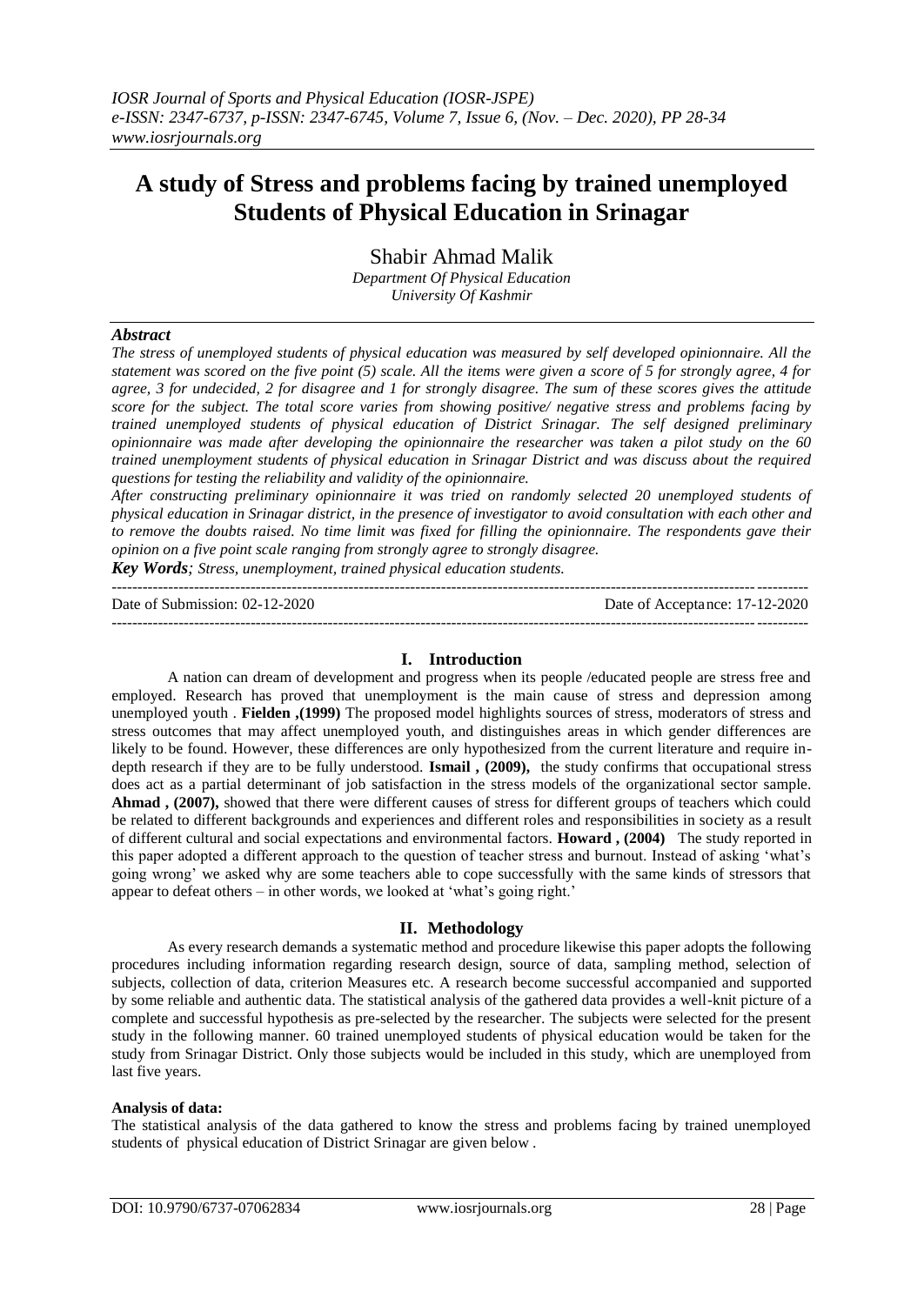|                 |         | Table no 1     |       |         |         |
|-----------------|---------|----------------|-------|---------|---------|
|                 | S.A     | $\overline{A}$ | U     | D.A     | S.D     |
| fo              | 17.33   | 24.22          | 20.44 | 18.33   | 19.66   |
| fe              | 20      | 20             | 20    | 20      | 20      |
| Fo-fe           | $-2.67$ | 4.22           | 0.44  | $-1.67$ | $-0.34$ |
| $f_0 - f e$ $2$ | 7.12    | 17.80          | 0.19  | 2.78    | 0.11    |
| $(Fo-fe)^2/fe$  | 0.35    | 0.89           | 0.00  | 0.13    | 0.00    |

# **Table showing that stress level of unemployed students**

## **Level of significance**  $= 0.05$

| Chi-square | $= \sum \{(fo - fe) \sim 2/fe\}$     |
|------------|--------------------------------------|
| Chi-square | $= 0.35 + 0.89 + 0.00 + 0.13 + 0.00$ |
| Chi-square | $=1.37$                              |

From the above table it is observed that the frequency observed for strongly Agree is 17.33, for Agree it is 24.22, for Undecided it is 20.44, for Disagree it is 18.33, and for strongly Disagree it is 19.66. Near about 41.55% students are of opinion that they are facing a lot of stress due to unemployment and at least about 38% students are not facing any stress because of unemployment. After that the researcher uses a statistical technique 'chi square' for the justification of the collected data.  $\chi$ The  $\chi$ 2 for above given statement is 1.37. The table value of 2 at 4 degree of freedom and 0.05 level of significance is 9.49. Because the obtained  $\chi$  2  $\chi$ is less than the table value of 2 , it is concluded that the stress level of unemployed students are not significant.



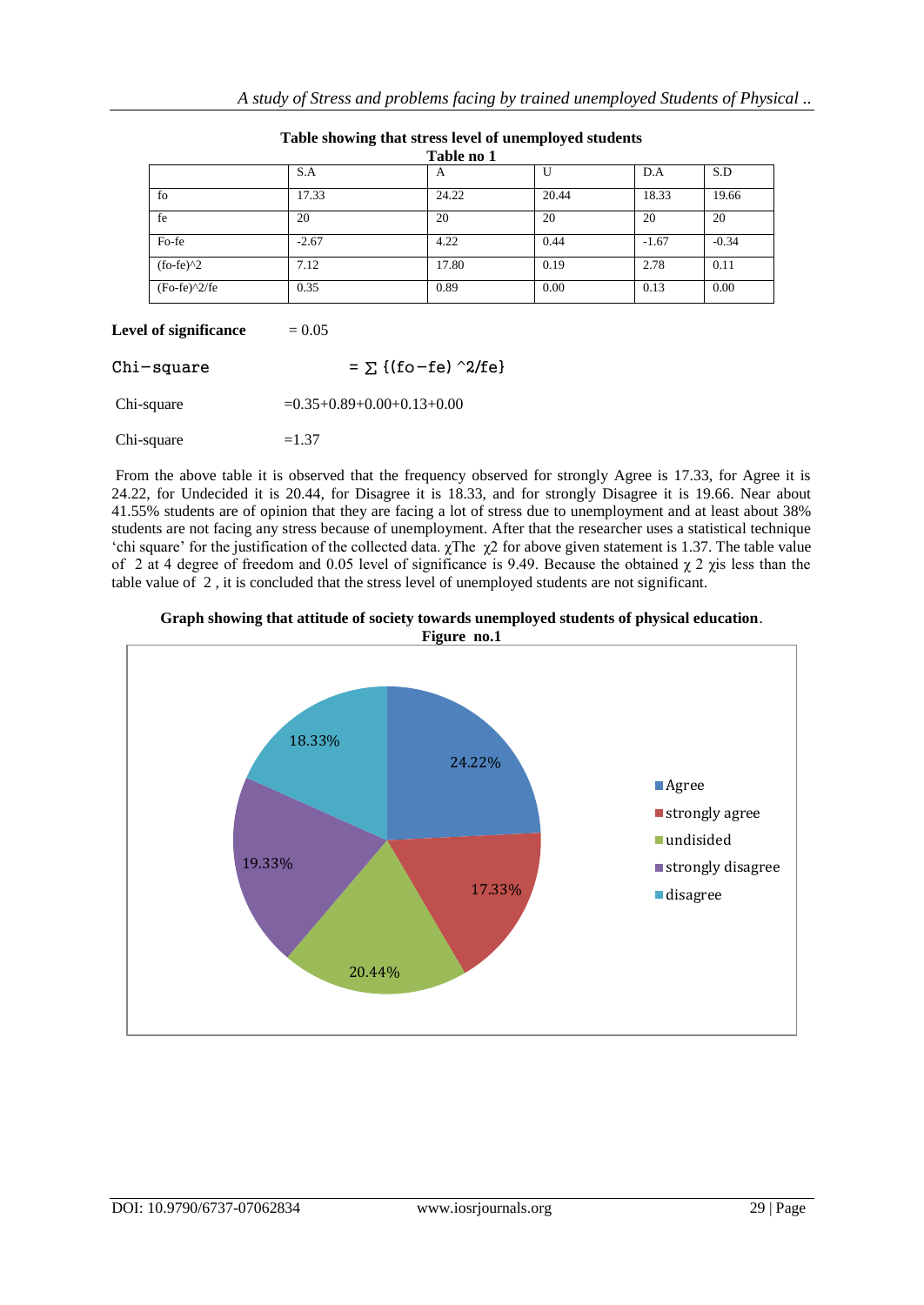| Tubic showing that attitude of society towards unemployed statemes of physical cuteution. |         |            |       |       |       |  |
|-------------------------------------------------------------------------------------------|---------|------------|-------|-------|-------|--|
|                                                                                           | S.A     | $\sqrt{ }$ |       | D.A   | S.D   |  |
| fo                                                                                        | 15.88   | 24.66      | 21.88 | 19.22 | 18.33 |  |
| Fe                                                                                        | 20      | 20         | 20    | 20    | 20    |  |
| Fo-fe                                                                                     | $-4.12$ | 4.66       | 1.88  | 0.78  | 1.67  |  |
| $f_0 - f e$ ) ^2                                                                          | 16.97   | 21.71      | 3.53  | 0.60  | 2.78  |  |
| $f_0-f_0^2$ (fo-fe) <sup><math>\frac{2}{f_0}</math></sup>                                 | 0.84    | 1.08       | 0.17  | 0.03  | 0.13  |  |

**Table No. 2 Table showing that attitude of society towards unemployed students of physical education**.

## **Level of significance = 0.05**

| $Chi$ -square | $=\Sigma$ {(fo-fe) ^2/fe}   |
|---------------|-----------------------------|
| Chi-square    | $=0.84+1.08+0.17+0.13+0.13$ |

 $Chi-square$  =2.25

From the above table it is observed that the frequency observed for strongly Agree is 15.88, for Agree it is 24.66, for Undecided it is 21.88, for Disagree it is 19.22, and for strongly Disagree it is 18.33. Near about 40.54%students are of opinion that due to unemployment the status of an individual in a given society gets declined and near about 37.55% are of opinion that due to unemployment the status of an individual in a given society is not declined due to unemployment. After that the researcher uses a statistical technique 'chi square' for the justification of the collected data.

The  $\chi$ 2 for above given statement is 2.25. The table value of  $\chi$ 2 at 4 degree of freedom and 0.05 level of significance is 9.49. Because the obtained  $\chi$ 2 is less than the table value of  $\chi$ 2, it is concluded that status of an individual is decreased due to unemployment, is not significant.



**Graph showing that attitude of society towards unemployed students of physical education**.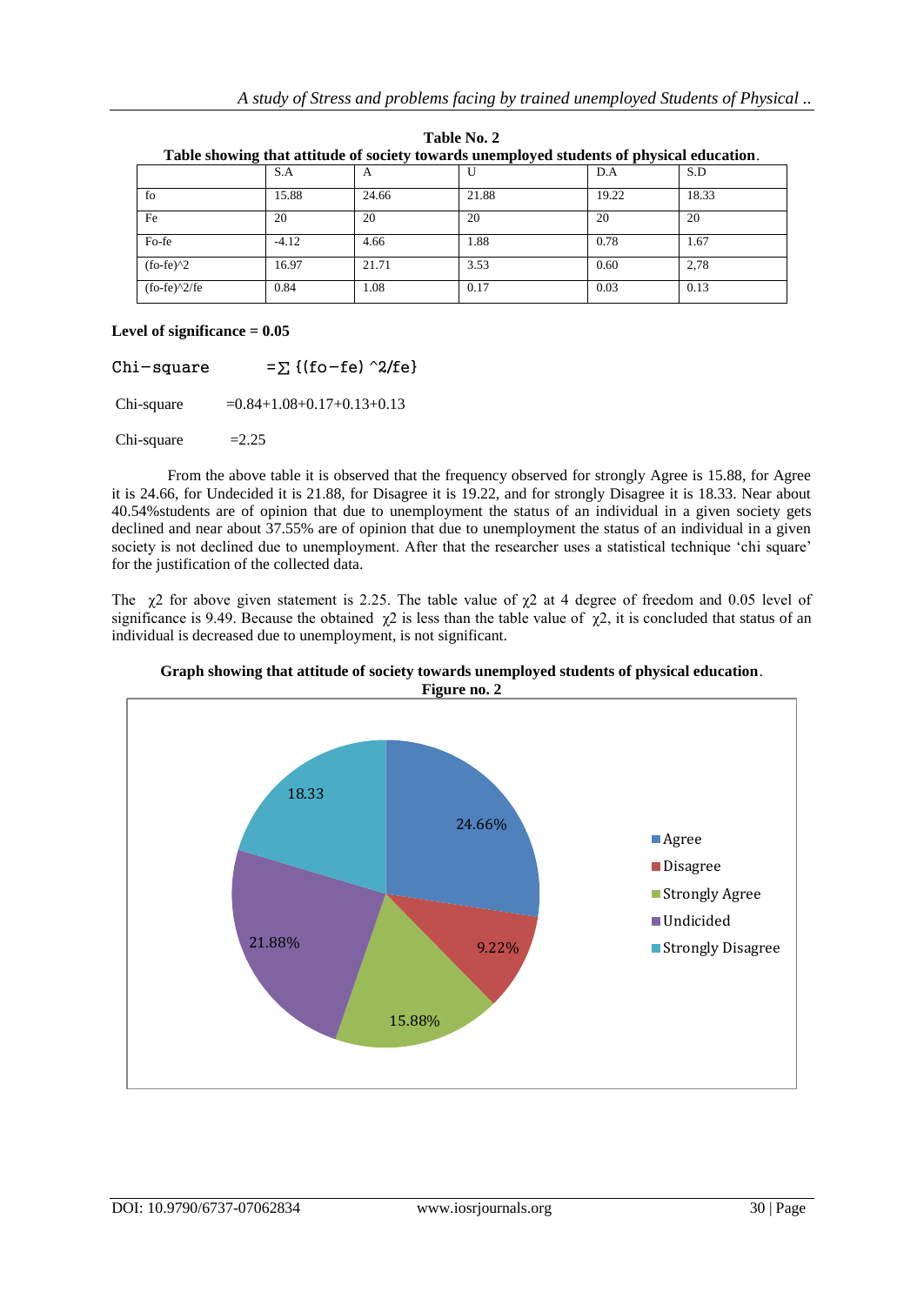|             | S.A     | A     | U     | D.A   | S.D     |
|-------------|---------|-------|-------|-------|---------|
| fo          | 14.55   | 24.55 | 20.55 | 21.88 | 18.44   |
| Fe          | 20      | 20    | 20    | 20    | 20      |
| Fo-fe       | $-5.45$ | 4.55  | 0.55  | 1.88  | $-1.56$ |
| $(fo-fe)^2$ | 29.70   | 20.70 | 0.30  | 3.53  | 2.43    |
| $f_0-f_0^2$ | 1.48    | 1.03  | 0.09  | 0.17  | 0.12    |

**Table No.3 Table showing that due to unemployment students are involved in various crimes.**

### **Level of significance = 0.05**

Chi-square = $\sum$  {(fo-fe) ^2/fe}

Chi-square  $=1.48+1.03+0.09+0.17+0.12$ 

 $Chi-square$  =2.89

From the above table it is observed that the frequency observed for strongly agree is 14.55, for agree it is 24.55, for undecided it is 20.55, for disagree it is 21.88, and for strongly disagree it is 18.44. Near about 39% students are of opinion that due to unemployment the people are involved in various crimes and at least 40% are of opinion that due to unemployment the people are not involved in various crimes. After that the researcher uses a statistical technique "chi square" for the justification of the collected data.

The  $\gamma$ 2 for above given statement is 2.89. The table value of  $\gamma$ 2 at 4 degree of freedom and 0.05 level of significance is 9.49. Because the obtained  $\chi$ 2 is greater than the table value of  $\chi$ 2, it is concluded that government policy is responsible for giving rise to unemployment is not significant.



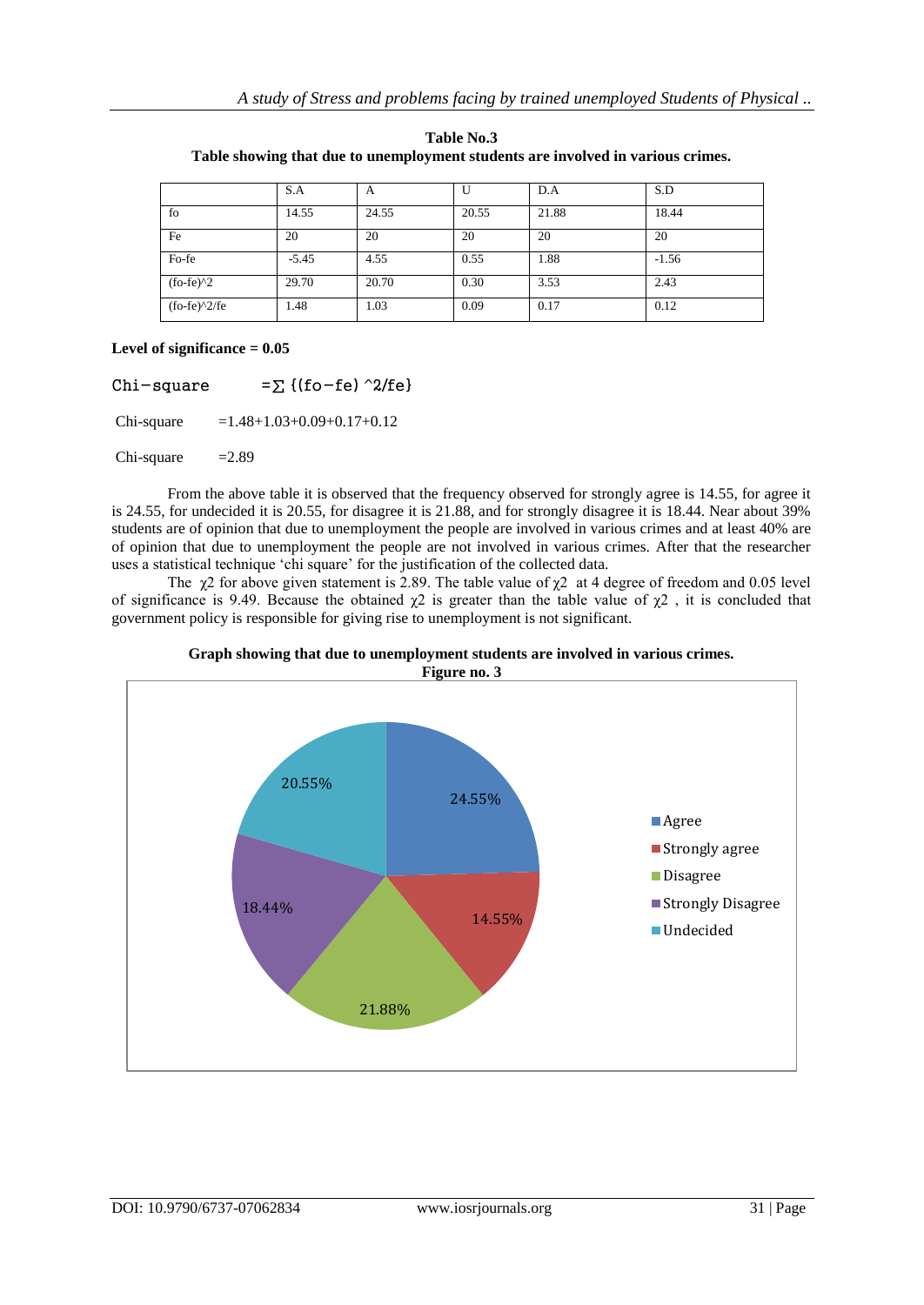|                                                           | S.A     | A     |         | D.A   | S.D   |
|-----------------------------------------------------------|---------|-------|---------|-------|-------|
| Fo                                                        | 17.33   | 22.00 | 16.33   | 20.11 | 24.22 |
| Fe                                                        | 20      | 20    | 20      | 20    | 20    |
| Fo-fe                                                     | $-2.67$ | 2.00  | $-3.67$ | 0.11  | 4.22  |
| $f_0 - f e$ $2$                                           | 7.12    | 4     | 13.46   | 0.01  | 17.80 |
| $f_0-f_0^2$ (fo-fe) <sup><math>\frac{2}{f_0}</math></sup> | 0.35    | 0.02  | 0.67    | 0.00  | 0.89  |

**Table no. 4 Table showing the role of government policy for unemployment for physical education students**

### Level of significance  $=0.05$

Chi square  $=[{(fo-fe)^2/fe}]$ 

Chi square =0.35+0.02+0.67+0.00+0.89

Chi square =2.11

From the table above it is observed that the frequency observed for strongly agree is 17.33,for agree 22.00,for undecided it is 16.33,for disagree it is 20.11,and for strongly disagree it is 24.22.Near about 40% students are of the opinion that the government policy is responsible for giving rise to unemployment in a particular state and at least 44% are of the opinion that the unemployment is not due to government policy .After that the researcher uses the chi-square for the justification of the collected data.

The  $x^2$  for above given statement is 2.11, the table value of  $x^2$  at 4 degree of freedom and 0.05 level of significance is 9.49. Because the obtained  $x^2$  is less than the table value of  $x^2$ , it is concluded that government policy is responsible for giving rise to unemployment is not significant .



**Figure no.4**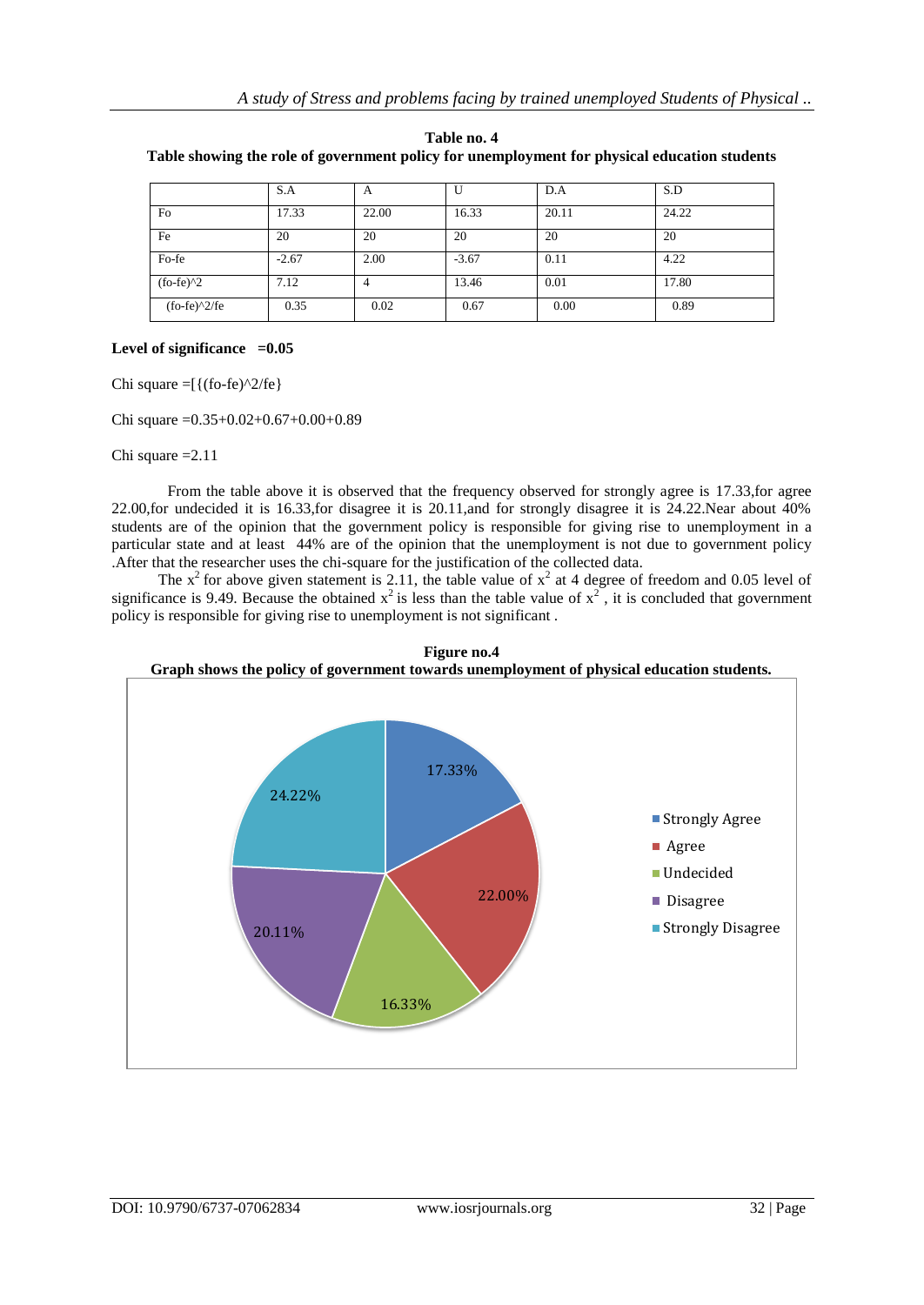| Table No. 5 |  |  |
|-------------|--|--|
|-------------|--|--|

**Showing table of Stress and problems facing by Trained Unemployed Students of Physical Education in Srinagar**

| 5.1114                                                    |         |       |         |         |       |  |
|-----------------------------------------------------------|---------|-------|---------|---------|-------|--|
|                                                           | S.A     | A     | U       | D.A     | S.D   |  |
| Fo                                                        | 16.27   | 23.85 | 19.88   | 19.88   | 20.16 |  |
| Fe                                                        | 20      | 20    | 20      | 20      | 20    |  |
| Fo-fe                                                     | $-3.73$ | 3.85  | $-0.12$ | $-0.12$ | 0.16  |  |
| $(fo-fe)^2$                                               | 13.91   | 14.85 | 0.01    | 0.01    | 0.02  |  |
| $f_0-f_0^2$ (fo-fe) <sup><math>\frac{2}{f_0}</math></sup> | 0.69    | 0.74  | 0.05    | 0.05    | 0.01  |  |

### **Level of significance = 0.05**

Chi-square  $=$   $\sum$  {(fo-fe) ^2/fe}t6 Chi-square  $= 0.69 + 0.74 + 0.05 + 0.05 + 0.01$  $Chi-square =1.54$ 

From the above table it is observed that the frequency observed for strongly Agree is 16.27, for Agree it is 23.85, for Undecided it is 19.88, for Disagree it is 19.88, and for strongly Disagree it is 20.16. Near about 40.12%students are of opinion that due to unemployment the stress level of the students due to unemployment increases and near about 40.14% are of opinion that they are not facing any stress and any problems due to unemployment.

The  $\chi$ 2 for whole opinionnaire is 1.54. The tabulated value of  $\chi$ 2 at 4 degree of freedom and 0.05 level of significance is 9.49. Because the obtained  $\gamma$ 2 is less than the table value of  $\gamma$ 2. Percentage of both types of students having and not having problems are near about same. Chi-square also shows that there were no stress level due to unemployment. The students who are facing stress there causes may be different from the causes which have taken by the researcher.

#### **Figure no. 5 Graph showing stress and problems facing by Trained Unemployed Students of Physical Education in Srinagar**